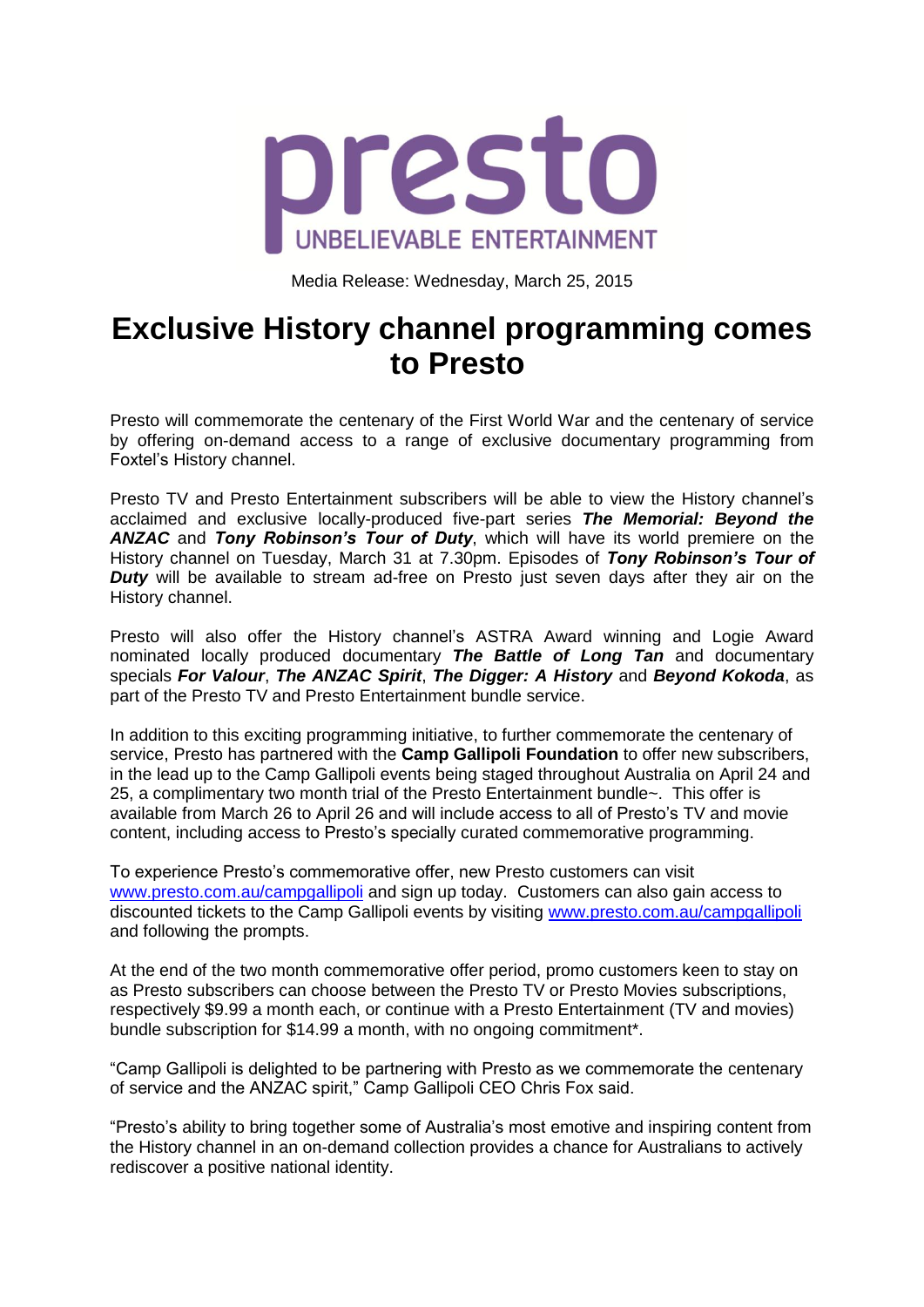"Camp Gallipoli is also offering Presto customers the opportunity to share the essence of the iconic Gallipoli experience, by participating in a vigil under the stars, followed by a dawn service, as Australia commemorates 100 years of ANZAC spirit."

## **Programming summary**

## *The Memorial: Beyond the ANZAC*

Join internationally renowned historian and archaeologist Neil Oliver as he takes viewers behind the scenes at the Australian War Memorial to commemorate both the centenary of the First World War and the centenary of service. The five-part series provides unprecedented access over a 12-month period to the Australian War Memorial's vast archives and looks at some of the personal stories which re-invigorate Australia"s connection to the First World War.

## *Tony Robinson's Tour of Duty*

A celebration of our heroic local war stories, this 10-part series hosted by legendary actor, comedian, historian and television host Sir Tony Robinson, focuses on the lives of the people who went to war and those who stayed home, both heroes and ordinary people and what the war meant to Australian and New Zealanders, then and now. Tony visits towns including Toowoomba, Newcastle, Auckland, Hahndorf, Bathurst, Launceston, Ballarat, Dunedin, Darwin and Fremantle. Episodes of *Tony Robinson's Tour of Duty* will be made available seven days after they air on the History channel.

## *The Battle of Long Tan*

This award winning 90 minute documentary honours and pays tribute to the true story of one of Australia"s greatest every military encounters, during which 108 Australian and New Zealand soldiers held off and ultimately defeated more than 2500 North Vietnamese and Viet Cong troops in a rubber plantation at Long Tan on August 18, 1966.

## *For Valour*

Made exclusively for the History channel, For Valour is a one hour special bringing to life the heroic stories marked along the Remembrance Highway which runs between Sydney and Canberra's Australian War Memorial. These unsung war heroes are memorialised with the Remembrance Driveway with the unassuming rest areas and interchanges named after Australian servicemen thought to best represent those who fought for their country: including 22 Australian recipients of the Victoria Cross Medal - 19 from the Second World War and three from the Vietnam War.

#### *The ANZAC Spirit*

When things are tough – on the sports field, in the face of natural disaster – we summon the ANZAC spirit. In this half-hour documentary Neil Pigot tells six stories of the ANZACs, bringing them to life with photographs, documents and objects of the Australian War Memorial. Each story illustrates the very best of mateship, courage, humour, ingenuity, endurance and individualism – the characteristics that encapsulate the ANZAC spirit.

#### *The Digger: A History*

Countries have affectionate names for their soldiers. In Australia, you"ve got The Digger. The digger"s story is of fierce attack and resolute defence, of characteristic humour and of questionable discipline. It is also, surprisingly, more truthful than most military legends, more fact than myth. This 90-minute documentary takes viewers on a journey to some of the key battlefields our Diggers have fought.

#### *Beyond Kokoda*

Narrated by Australian actor Christopher Baker, this two hour documentary explores one of the most defining moments in Australian military history – the Kokoda Campaign. Told from